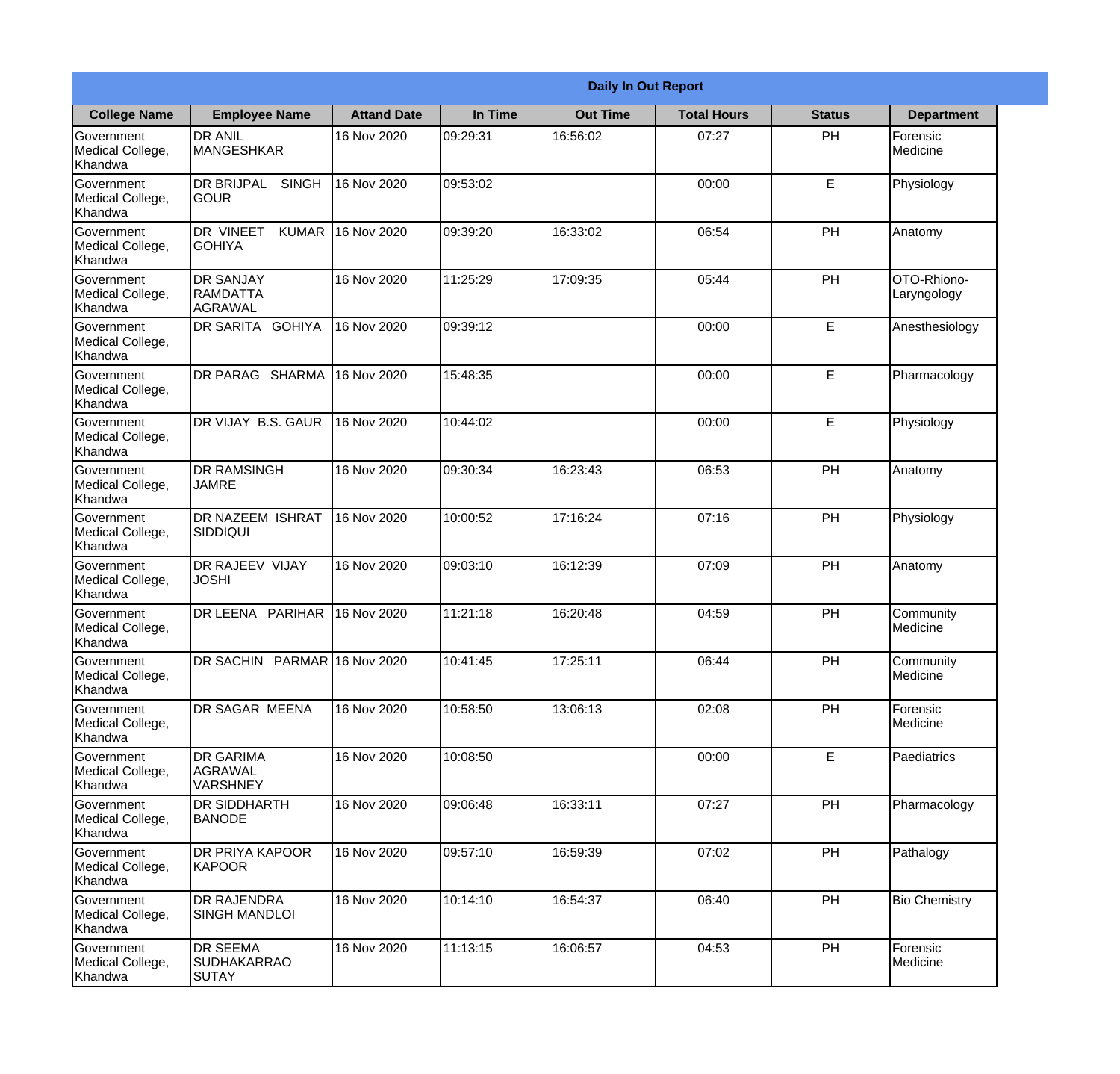| <b>Designation</b>                  | <b>Category</b>     |
|-------------------------------------|---------------------|
| Assistant Professor   Para Clinical |                     |
| Demonstrator/Tutor   Non Clinical   |                     |
| Professor                           | <b>Non Clinical</b> |
| Professor                           | Clinical            |
| Professor                           | Clinical            |
| Professor                           | Para Clinical       |
| Associate Professor Non Clinical    |                     |
| Demonstrator/Tutor   Non Clinical   |                     |
| Professor                           | <b>Non Clinical</b> |
| Assistant Professor                 | Non Clinical        |
| <b>Assistant Professor</b>          | Para Clinical       |
| Assistant Professor   Para Clinical |                     |
| Demonstrator/Tutor   Para Clinical  |                     |
| Associate Professor Clinical        |                     |
| Associate Professor Para Clinical   |                     |
| Demonstrator/Tutor   Para Clinical  |                     |
| Demonstrator/Tutor   Non Clinical   |                     |
| Professor                           | Para Clinical       |

## **Daily In Out Report**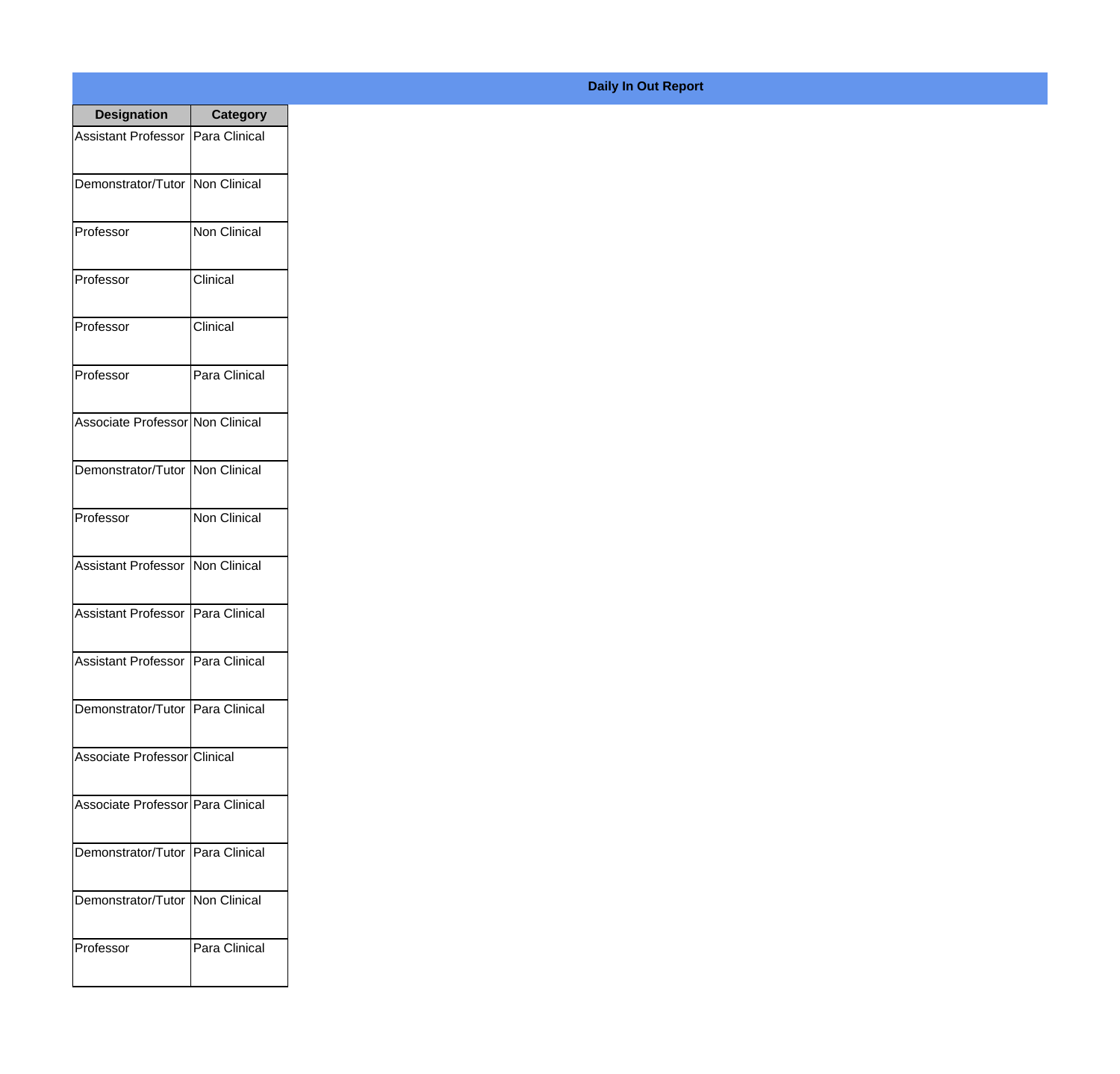|                                           |                                                       |             |          |          | <b>Daily In Out Report</b> |    |                             |
|-------------------------------------------|-------------------------------------------------------|-------------|----------|----------|----------------------------|----|-----------------------------|
| Government<br>Medical College,<br>Khandwa | <b>DR AJAY</b><br>NARWARIYA                           | 16 Nov 2020 | 09:42:08 | 18:51:21 | 09:09                      | PH | Microbiology                |
| Government<br>Medical College,<br>Khandwa | <b>DR RAKESH SINGH</b><br><b>HAZARI</b>               | 16 Nov 2020 | 11:50:29 |          | 00:00                      | E  | Pathalogy                   |
| Government<br>Medical College,<br>Khandwa | <b>DR ANANT</b><br><b>TUKARAM PAWAR</b>               | 16 Nov 2020 | 10:39:42 | 17:09:24 | 06:30                      | PH | Community<br>Medicine       |
| Government<br>Medical College,<br>Khandwa | DR SHAIKH M.KHALIQ                                    | 16 Nov 2020 | 10:23:26 |          | 00:00                      | E  | <b>Bio Chemistry</b>        |
| Government<br>Medical College,<br>Khandwa | <b>DR MAHENDRA</b><br><b>PANWAR</b>                   | 16 Nov 2020 | 10:27:49 |          | 00:00                      | E  | Orthopaedics                |
| Government<br>Medical College,<br>Khandwa | <b>DR SITARAM</b><br>SOLANKI                          | 16 Nov 2020 | 09:25:43 | 20:36:43 | 11:11                      | PH | Forensic<br>Medicine        |
| Government<br>Medical College,<br>Khandwa | <b>DR NITESHKUMAR</b><br>KISHORILAL<br><b>RATHORE</b> | 16 Nov 2020 | 09:41:06 |          | 00:00                      | E  | Pharmacology                |
| Government<br>Medical College,<br>Khandwa | <b>DR PRIYESH</b><br><b>MARSKOLE</b>                  | 16 Nov 2020 | 14:12:27 |          | 00:00                      | E  | Community<br>Medicine       |
| Government<br>Medical College,<br>Khandwa | DR NISHA MANDLOI<br><b>PANWAR</b>                     | 16 Nov 2020 | 09:59:08 |          | 00:00                      | E  | Obstetrics &<br>Gynaecology |
| Government<br>Medical College,<br>Khandwa | <b>DR NANDINI DIXIT</b>                               | 16 Nov 2020 | 09:49:10 |          | 00:00                      | E  | Paediatrics                 |
| Government<br>Medical College,<br>Khandwa | <b>DR SATISH</b><br><b>CHANDEL</b>                    | 16 Nov 2020 | 11:34:39 | 14:11:54 | 02:37                      | PH | Pharmacology                |
| Government<br>Medical College,<br>Khandwa | <b>DR JITENDRA</b><br><b>AHIRWAR</b>                  | 16 Nov 2020 | 10:21:27 | 16:50:33 | 06:29                      | PH | Pathalogy                   |
| Government<br>Medical College,<br>Khandwa | <b>DR MUKTESHWARI</b><br><b>GUPTA</b>                 | 16 Nov 2020 | 11:11:21 |          | 00:00                      | E  | Pharmacology                |
| Government<br>Medical College,<br>Khandwa | DR YASHPAL RAY                                        | 16 Nov 2020 | 11:13:42 |          | 00:00                      | E  | Anatomy                     |
| Government<br>Medical College,<br>Khandwa | <b>DR VISHAL</b><br><b>KUMAR</b><br><b>THAKRE</b>     | 16 Nov 2020 | 09:47:52 | 17:33:29 | 07:46                      | PH | Physiology                  |
| Government<br>Medical College,<br>Khandwa | <b>MOHIT GARG</b>                                     | 16 Nov 2020 | 12:13:04 |          | 00:00                      | E  | <b>General Medicine</b>     |